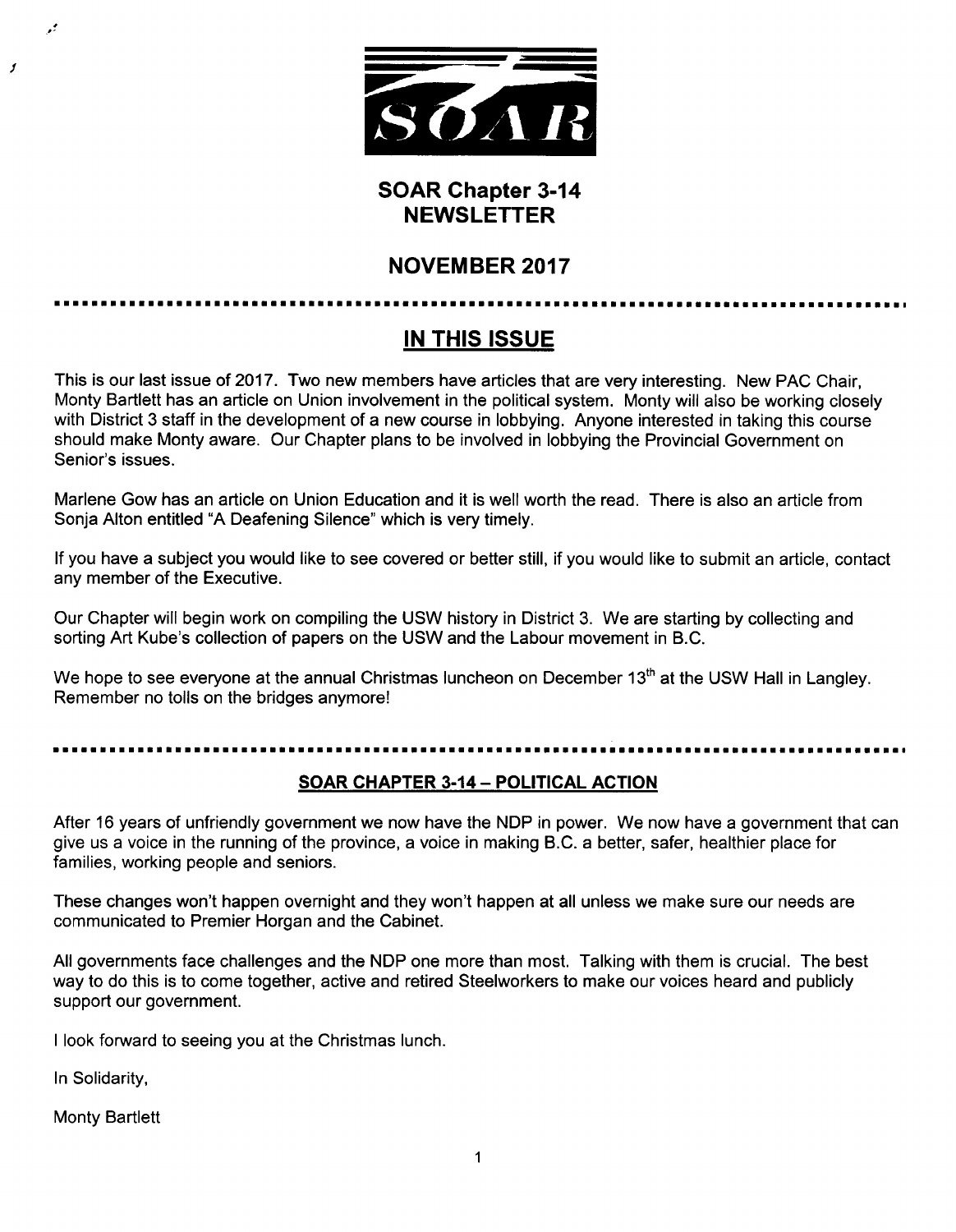### MESSAGE FROM DOUG MACPHERSON, SOAR NATIONAL OFFICE

Steelworker members and retirees are no strangers to having their pension and benefits cut or lost in bankruptcy proceedings. We have a long history of fighting the injustices of the Bankruptcy and Insolvency Act and the Companies Creditors Arrangement Act (CCAA) on behalf of our members. No one, it seems, is immune from the threat of this happening. Now SEARS Canada employees are the public face of this issue. There have been many others.

Finally we have a commitment from one of our own members, Scott Duvall, Member of Parliament for Hamilton Mount and a SOAR member, who has committed, with the support of this party, the NDP, to try to change the law through a private members bill, which he will table in parliament in the fall session.

To change the law will take tremendous effort on all of our parts, but with all party support, it is possible. We need to use every tool in our tool box. Lobbying MP's of all political stripes. Writing letters to them, email, social media to bring public awareness to this needed change.

For more information go to https://www.ndp.ca/news/end-pension-theft

### 

### UNION EDUCATION

### By Marlene Gow

In my career before retirement I was a Staff Representative for the United Steelworkers. During my twenty-two years on staff I spent most of my time in the role of Education Coordinator for District 6 (Ontario and Atlantic Provinces). I feel blessed to have been able to do a job I loved. Not everyone is so lucky.

In that role I had many responsibilities which included assisting in designing and writing courses, working with staff and regional councils to ensure delivery of courses for members in their area, ensuring materials and instructors were lined up and present at schools, training and working with instructors and also doing work with the national education department in National events where education courses were offered.

The list of courses offered to our members is very diverse with courses in collective bargaining, grievance handling, health & safety, compensation, human rights, equality issues, leadership, arbitration and communication. These courses are intended to build confidence and knowledge so members are competent in representing themselves and their coworkers when dealing with issues impacting their work and therefore their family life. It also ensures, regardless of your interest in union work, there is education available to help you take on any role you wish.

The peer to peer approach of education in the USW makes the education extremely accessible to members and ensures facilitators are able to relate to the experience of students. In most courses it is local union members at the front of the room. It therefore offers members a chance to see a place they may want to participate in the union at some point. There is a course members take to become a facilitator within their district. Being a facilitator was my favourite activity as a member and staff as it provided me an opportunity to give back some of the education and experience I was fortunate enough to have. It is so satisfying to see the confidence and competence students build during the course. Facilitators also provide feedback to locals and the District about anyone who seems to have a special gift in dealing with certain issues which can benefit not only their local union, but possibly a larger group of Steelworkers across the District.

Steelworker facilitators go the extra mile they give up time from their work and family life in order to share their knowledge with their brothers and sisters. Facilitators have to travel in order to ensure education is delivered in a place members are easily able to attend.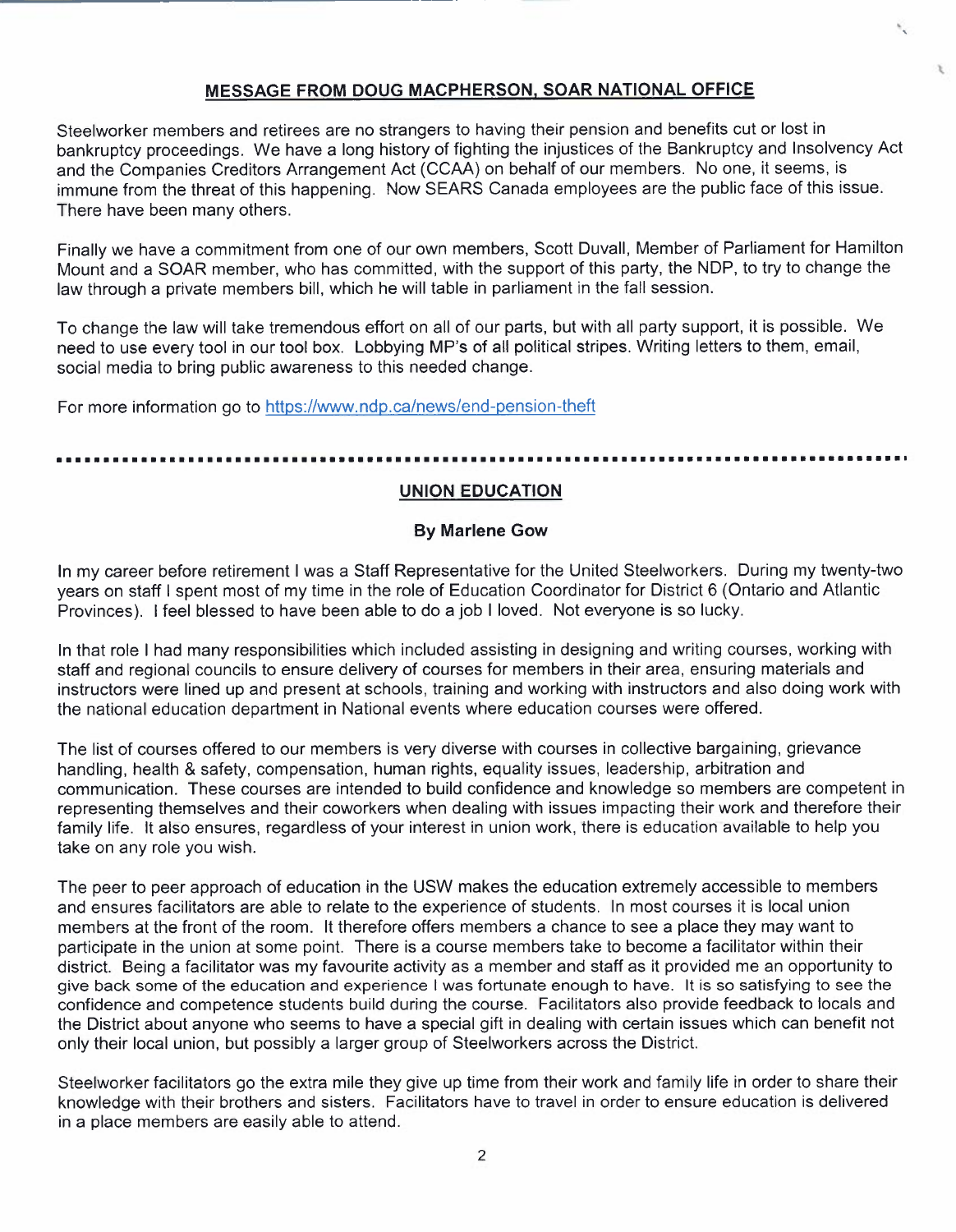### Union Education by Marlene Gow —continued

 $\ddot{\phantom{a}}$ 

There are courses of different lengths to again make it accessible to members as not everyone can easily get time off from work. There are also week-long courses where members stay as a group so it can be a more intense education opportunity.

The Union is always developing new courses to address emerging and changing issues inside and outside the Union. One of those courses which may be of particular interest to future and current SOAR members. It is imperative people plan retirement and this course can help do that. Of course we know we need to plan financially, but there are so many other issues you must think about as you approach and enter retirement. It helps members think about how retirement will impact on their relationships with family and friends, think about their health going forward, what kind of activities or hobbies they will participate in and many other concerns facing older workers. Having a "retirement plan" will enable people to retire with less stress and have a fulfilled retirement.

This chapter is exploring the idea of offering some or all modules of that course to our membership. Stay tuned for further information.

### A DEAFENING SILENCE

### By Sonja Alton

I was raised to love books, and I have always loved words: I knew that whatever profession I undertook, it would involve the use of words.

My Mother was a published writer and brought the classics, the best English language books and translated foreign language books into our home. I read many of them and even remember reading Fyodor Dostoyevsky's War and Peace when I was only twelve years old.

I was introduced to William Shakespeare's plays at an early age by a book called Lamb's Tales from Shakespeare and I still have a copy of that book and a book of Shakespeare's sonnets, given to me as a child. His sonnets are beautiful; nevertheless, some will argue that the language of his plays is bawdy. That may be true, but Shakespeare's bawdy is not specifically directed at women and is so clever that it doesn't seem insulting.

Words and words used in the proper context, therefore, are important to me, and so you can imagine how stunned I was the first time a man called me a "bitch", and he didn't mean to imply it in the context of a female dog. Later my oldest daughter told me a rather amusing story about an angry male driver she encountered who used the "bitch" word to insult her: she was in her carat Quebec Street and Terminal Avenue waiting to make a left hand turn, but apparently the driver behind her felt she wasn't turning fast enough; suddenly, this angry driver was pounding on her car window, yelling "bitch" at her. Initially she was shaken up, but as she was driving along Terminal, she saw the same man driving alongside her. She rolled down her window and yelled at him, "That would be Ms. Bitch to you, Sir."

Of course, as well as being classified as road rage, this kind of behavior is sexism and bitch is only one of the many names misogynist men use to insult women: when I googled the word woman, I found 29 insulting words that can be used to identify a female. As we know, women have been targets for this misogynistic rhetoric for centuries and have managed to brush it off to some extent, but demeaning women in this way is insidious and eventually results in very harmful effects for not only individual women but the entire female population.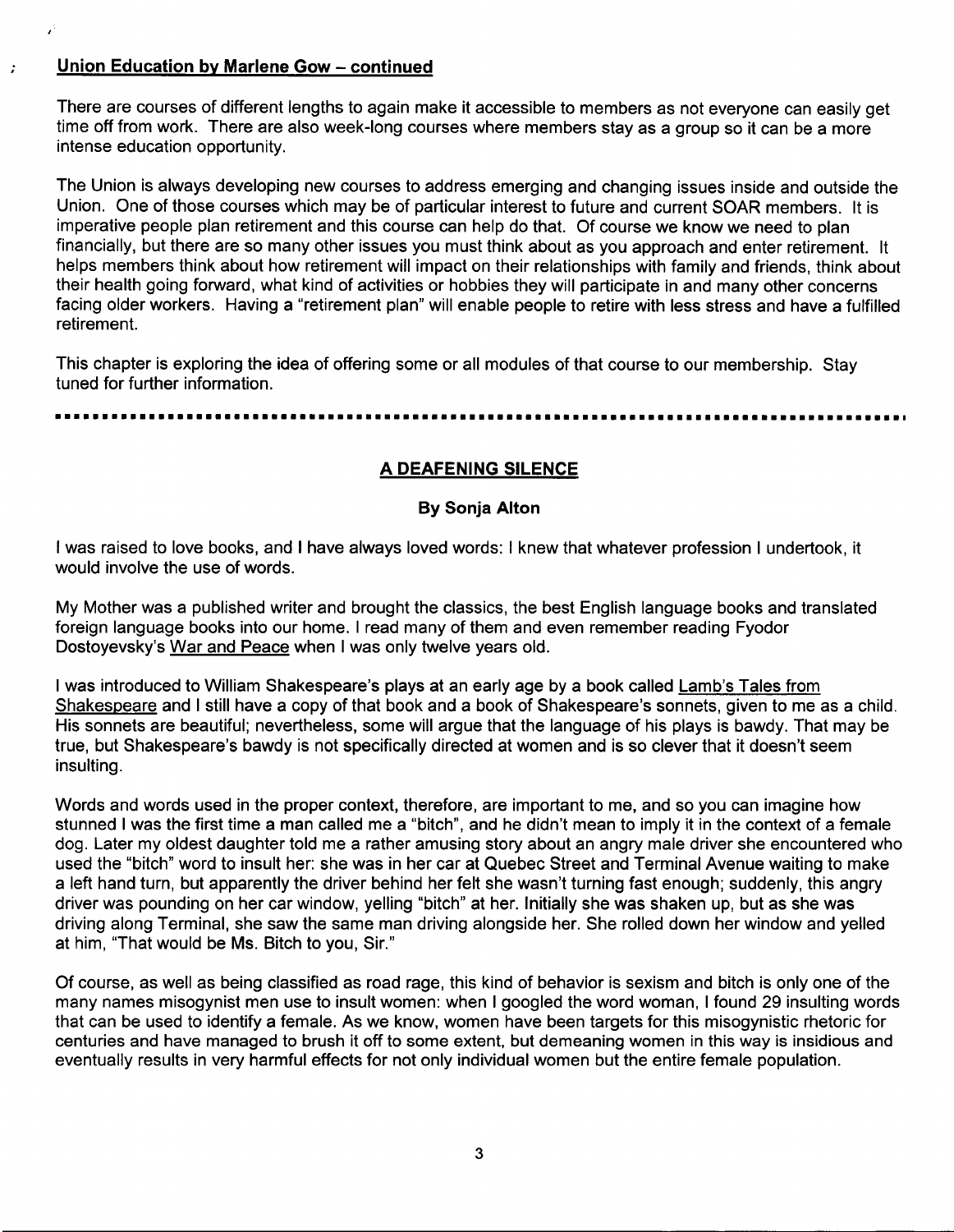### A Deafening Silence by Sonja Alton - continued

I think, sometimes, that men make comments not realising how insulting they can be: I don't know how many times I have been asked if I'm a housewife or if I work. Believe me, being a housewife and looking after a husband and four children is work and much harder work for me than working outside the home. Also, comments like, "Now you're being hysterical," wouldn't be made to a man by another man, nor would, "Oh, it must be that time of the month." The other day I heard someone define this mentality as old school thinking so let's get rid of it. And please, don't think it's funny to give awoman a t-shirt with something printed on the front like, "She who must be obeyed." She won't think it's funny and the shirt will only languish in a dresser drawer until she finally does what she should have done in the first place, rip it up and use it to wipe up something unmentionable from the floor.

Seriously though, recently, there was a huge uproar over a former male federal cabinet minister calling Federal Environment Minister Catherine McKenna "Climate Barbie." Today, these comments are not unusual when made to political figures. Sadly, a while ago, I watched a segment of CBC's National where dozens of Members of Parliament and high profile women made public the vitriolic cyber violence and general violence they have been subjected to: text messages; twitter comments; on line threats; stalking; harassment. Isn't it about time that people grew up and started treating each other with respect? Yet when women complain about verbal and other types of harassment, frequently the only response is a deafening silence from men. Perhaps it's about time we in Canada do what is being done in some parts of the United Kingdom where 'wolf whistles' at women are considered an offense and heavily fined.

I guess that would be considered putting one's money where one's mouth is.

# appy H.

# From SOAR Chapter 3-14 to all of our members: